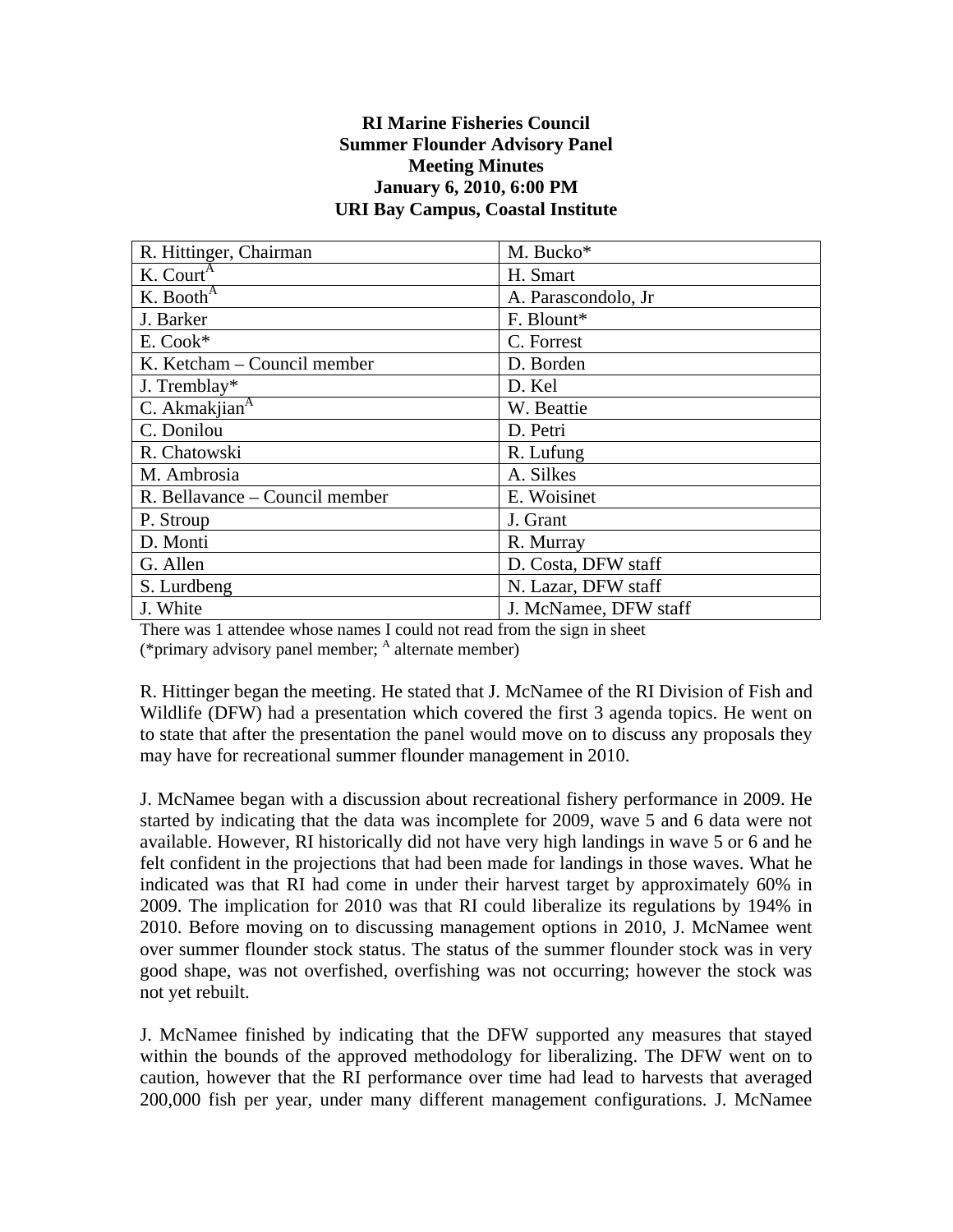stated that this would be a good time to implement some more progressive management measures such as slot limits or to enact a seasonal closure perhaps during a period of time when there were other species available to harvest. This would all be an effort to constrain landings and protect against overharvest in 2010.

R. Hittinger wanted to add some words of caution before moving to a discussion of the options available to the group. He stated that he encouraged the group to not open up to the most liberal possible measures, citing the struggle that they went through in 2009 to meet reduction measures from the overage in 2008. He then asked if there were any proposals from the meeting participants to change summer flounder management in the recreational fishery in 2010.

F. Blount reiterated the words of caution about liberalizing too much; indicating that going below a 20" fish was risky due to past performance.

A panel member asked about closing in September, while another panel member asked about dropping to a 5 fish bag. J. McNamee indicated that in the same way that the bag limits are more or less ineffective until you get to very low bags (i.e. 1 or 2 fish) because most fishermen do not reach a full bag limit, closing late or early in the season does not afford you very much conservation because landings are low during these time periods. At this point the panel had a brief discussion on both the MRFSS and new MRIP programs, and how these would affect the process in the future. Questions were answered by N. Lazar and D. Costa of the DFW, the point of which was that the new program would need to be in place for several years before it is fully integrated.

**Several panel members and audience members voiced support for the 19" – 6 fish bag – season from 5/1 – 12/31 proposal, which seemed to be a consensus from the panel.** G. Allen on behalf of the West Bay Anglers also voiced support for this option.

F. Blount asked how accountability would be managed under the new Magnusson Stevens mandates. He thought that there were payback provisions that would need to be rectified if the recreational fishery exceeded its TAC. J. McNamee agreed with F. Blount on this but stated that he did not know how this would trickle down from the federal level to the state level as far as accounting for overages. He took F. Blount's point to be another word of caution to the group, as there could be unforeseen problems associated with states going over there targets.

A panel member brought up a point about getting away from the larger sized fish as these were the largest and best breeders, and tended to have a high percentage of females. J. McNamee agreed and stated that this was one of the reasons the DFW wanted to move forward with a lowered minimum size, but went on to caution that he felt there would need to be additional conservation measures enacted to protect against large overages.

F. Blount stated that getting the early season back was important to the party and charter fishermen as there had been nothing to fish for in the early season of 2009 and they had to remain tied up to the docks until June  $16<sup>th</sup>$ . This was a great hardship to the party and